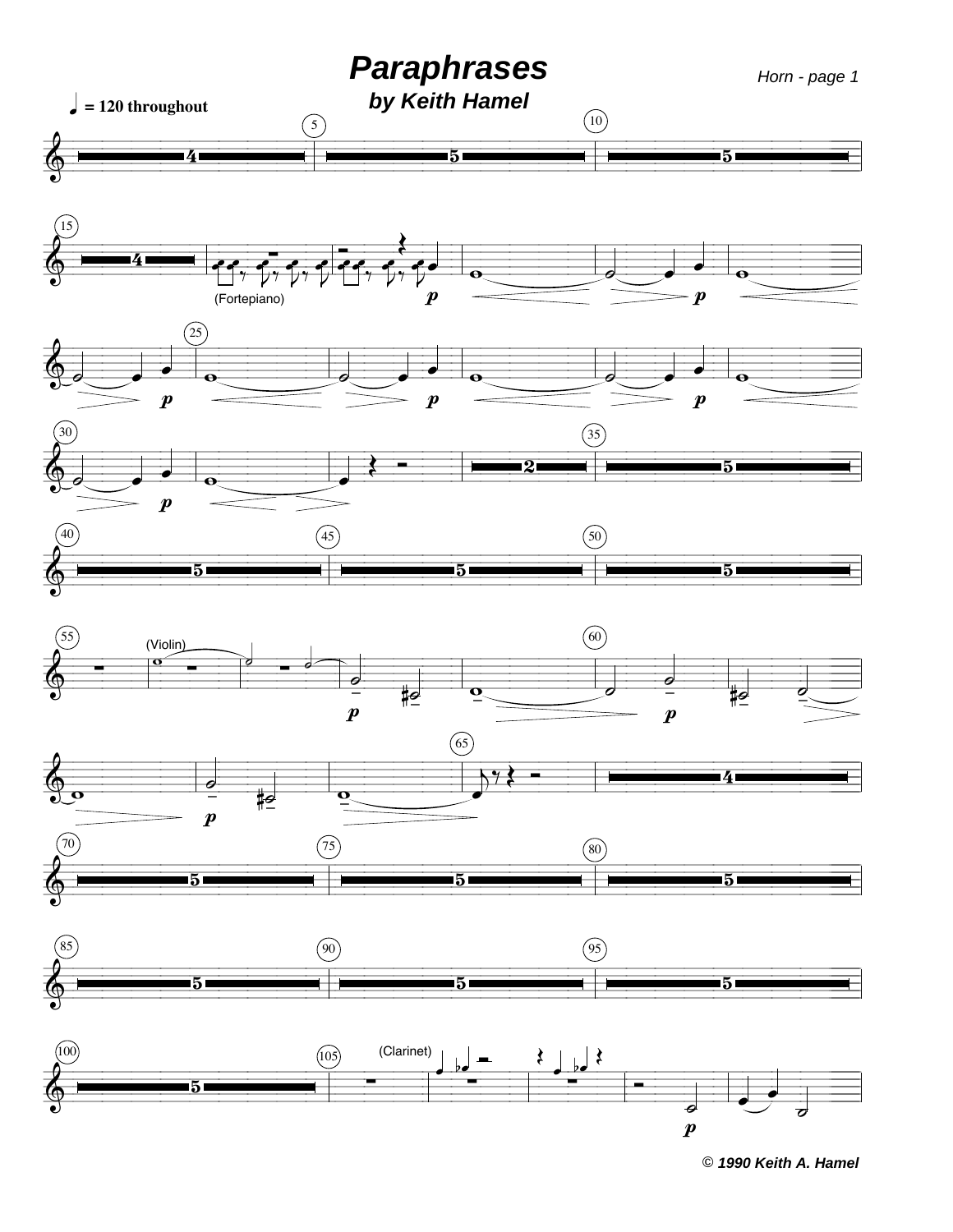Hamel - Paraphrases